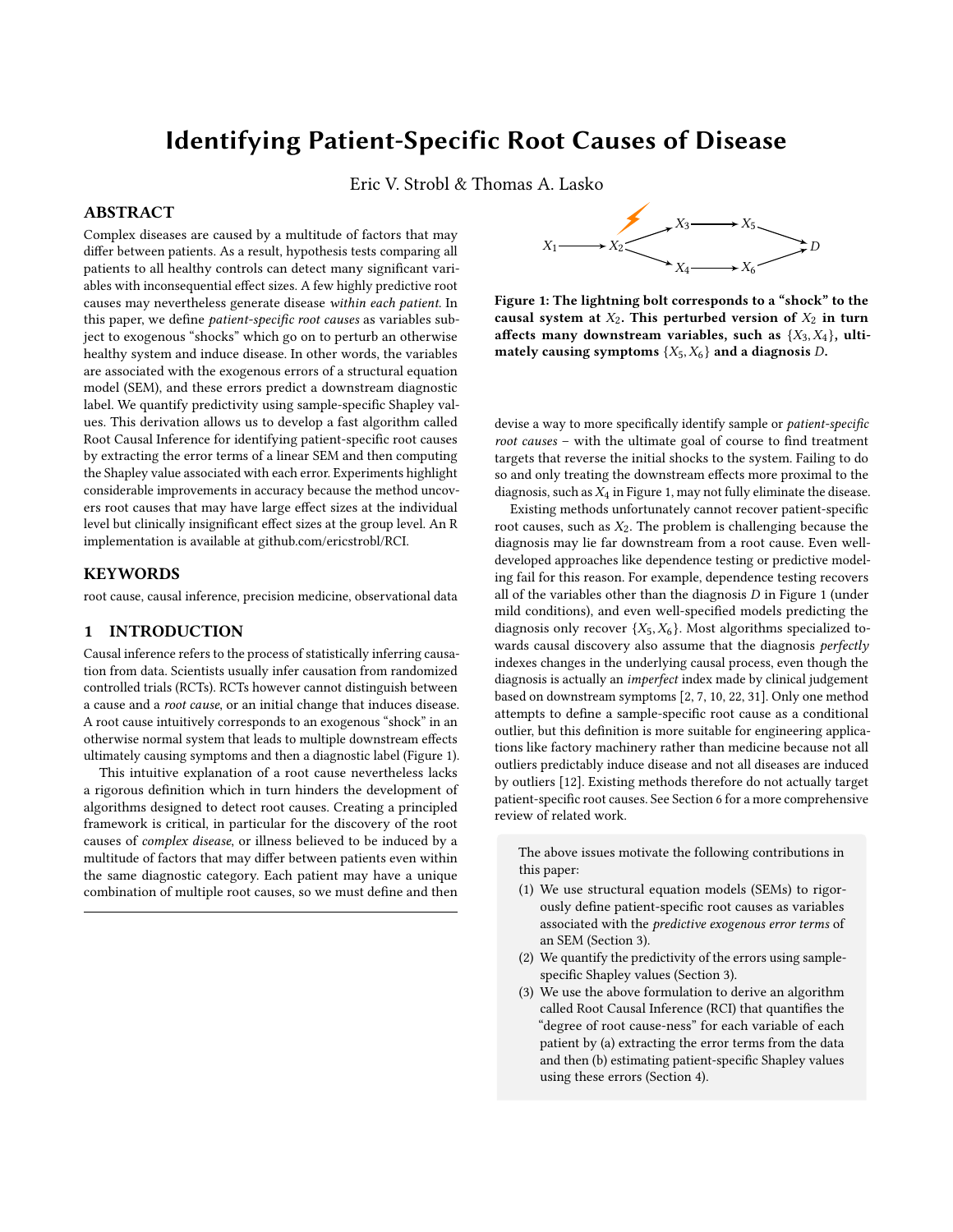- (4) We speed up and customize a critical sub-procedure of RCI to improve scalability in the linear setting (Section [5\)](#page-2-1).
- (5) We show that the proposed algorithm outperforms existing alternatives by uncovering large effect sizes within each patient that are nevertheless inconsequential at the group level (Section [8\)](#page-5-0).

# STRUCTURAL EQUATION MODELS

We must define a causal process before we can define a root cause. We therefore provide necessary background material on SEMs.

We will use SEMs to construct a directed graph representing a causal process – like in Figure [1](#page-0-0) – but with exogenous error terms  $E$ (Figure [2\)](#page-1-1). Each error term is associated with a variable in  $Z = X \cup D$ and intuitively represents the variable's unique contribution to the causal process. The effect of the shock on  $X_2$  in Figure [1](#page-0-0) corresponds to the effect of the blue error term on the causal process in Figure [2.](#page-1-1) The goal is therefore to identify the value of this blue error term for each patient and then quantify its causal effect on  $D$ . Note that the example only contains one shock, but we can potentially have multiple shocks for each patient.

We now describe the ideas more concretely. An SEM over random variables  $Z$  corresponds to a series of equations in the form:

$$
Z_i = g_i(\text{Pa}(Z_i), E_i), \quad \forall Z_i \in Z,
$$

where Pa $(Z_i)$  refers to the parents, or direct causes of  $Z_i$ , and  $E_i \in E$ to an error term associated with  $Z_i$ . The random vector  $\bm E$  corresponds to a set of mutually independent random variables.

A directed graph  $G$  is a graph over the vertices  $Z$  with at most one directed edge  $\rightarrow$  or  $\leftarrow$  between any two vertices. We can associate G with a set of structural equations by drawing a directed edge from  $Z_i$  to  $Z_i$  if  $Z_i \in Pa(Z_i)$ . We can therefore also write  $Pa_{\mathbb{G}}(Z_i)$  to mean the parents of  $Z_i$  in the directed graph  $\mathbb{G}$ .  $Z_j$  is an ancestor of  $Z_i$ , denoted by  $Z_i \in \text{Anc}_{\mathbb{G}}(Z_i)$ , if there exists a directed path in  $\mathbb G$  from  $Z_i$  to  $Z_i$  (or  $Z_i = Z_i$ ) so that  $Z_i$  is a cause of  $Z_i$ . Likewise,  $Z_j$  is an *descendant* of  $Z_i$ , if there exists a directed path in  $G$  from  $Z_i$  to  $Z_j$  (or  $Z_i = Z_j$ ). An augmented directed graph  $G'$  is a directed graph over  $Z \cup E$  such that  $Pa_{\mathbb{G}'}(Z_i) = Pa_{\mathbb{G}'}(Z_i) \cup E_i$  for all  $Z_i \in \mathbb{Z}$  and  $\text{Pa}_{\mathbb{G}'}(E_i) = \emptyset$  for all  $E_i \in E$ . Figure [1](#page-0-0) is an example of a directed graph, and Figure [2](#page-1-1) the corresponding augmented directed

<span id="page-1-1"></span>

Figure 2: A different representation of Figure [1](#page-0-0) illustrating the basic idea of using SEMs. We associate each variable with an error term and then attempt to identify the blue error representing the initial shock.

graph. We provide additional background regarding d-separation, dconnection, the global Markov property and d-separation faithfulness in the Supplementary Materials.

Now consider the SEM given by the following set of linear equations:

$$
X_1 = E_1
$$
  
\n
$$
X_2 = X_1 \theta_{12} + E_2
$$
  
\n
$$
X_3 = X_2 \theta_{23} + E_3
$$

where  $\theta$  refers to a matrix of coefficients whose *i*<sup>th</sup> row and *j*<sup>th</sup> column is given by  $\theta_{ij}$ . We can more generally represent a linear structural equation model in matrix format as follows:

$$
X=X\theta+E_{1:p},
$$

where  $\mathbb{E}(X) = 0$  without loss of generality, and  $p = |X|$ . The exact values of the coefficients  $\theta$  are not always identifiable from data. However,  $\theta$  is identifiable if (1)  $\mathbb G$  is a acyclic, or a directed acyclic graph (DAG), and (2) the error terms are non-Gaussian  $[26]$ <sup>[1](#page-1-2)</sup>. The term Linear Non-Gaussian Acyclic Model (LiNGAM) refers to this specific setup. We will pay particular attention to LiNGAM in this paper for computational reasons:

#### <span id="page-1-3"></span>Assumption 1. X follows the LiNGAM model.

The diagnostic label  $D = Z \setminus X$  specifies whether a subject is a patient with an illness or a healthy control and is therefore binary. We assume that  $D$  is a terminal vertex, or a vertex without descendants, and linked to  $X$  via a logistic function:

<span id="page-1-4"></span>ASSUMPTION 2. *D* is a terminal vertex such that  $P(D|X) =$ logistic( $X\beta + \alpha$ ) with only  $\beta_{\text{Pa}_{\text{G}}(D)} \neq 0$ .

This is a reasonable assumption because a scientist who seeks to identify the causes of  $D$  will likely use datasets containing measurements of the non-descendants of the diagnosis, such as gene expression levels, clinical laboratory values, imaging or social history. The logistic link also provides a natural extension of the LiNGAM model so that it can handle a binary variable.

# <span id="page-1-0"></span>3 PATIENT-SPECIFIC ROOT CAUSES AS PREDICTIVE EXOGENEITY

As mentioned previously, we model an initial shock to the system as a change in the value of  $E_i \in \text{Anc}_{\mathbb{G}'}(D) \setminus E_{p+1}$ , where  $E_{p+1}$  is the error term associated with  $D$ . In particular, we can write the following equation for any healthy control:

<span id="page-1-5"></span>
$$
X_i = g_i(\text{Pa}_{\mathbb{G}}(X_i), E_i = \widetilde{e}_i),
$$

where  $E_i = \tilde{e}_i$  corresponds to a "healthy" instantiation of  $E_i$ . Sup-<br>nose however that there is a shock to the system that shapes the pose however that there is a shock to the system that changes the normal value  $\tilde{e}_i$  to an "unhealthy" one  $e_i$ :

$$
X_i = g_i(\text{Pa}_{\mathbb{G}}(X_i), E_i = e_i). \tag{1}
$$

This change from  $\tilde{e}_i$  to  $e_i$  then perturbs the value of  $X_i$  and all of its descendants. We represent this cascade down the causal system in Figure [3,](#page-2-2) where a change in the error term highlighted in blue in turn changes the values of all of its descendants.

Not all shocks will ultimately increase the probability of disease, or the probability that  $D = 1$ . But the value of  $E_i$  can clearly increase

<span id="page-1-2"></span><sup>&</sup>lt;sup>1</sup>More specifically, at most one of the error terms in  $E_{1:p}$  is Gaussian.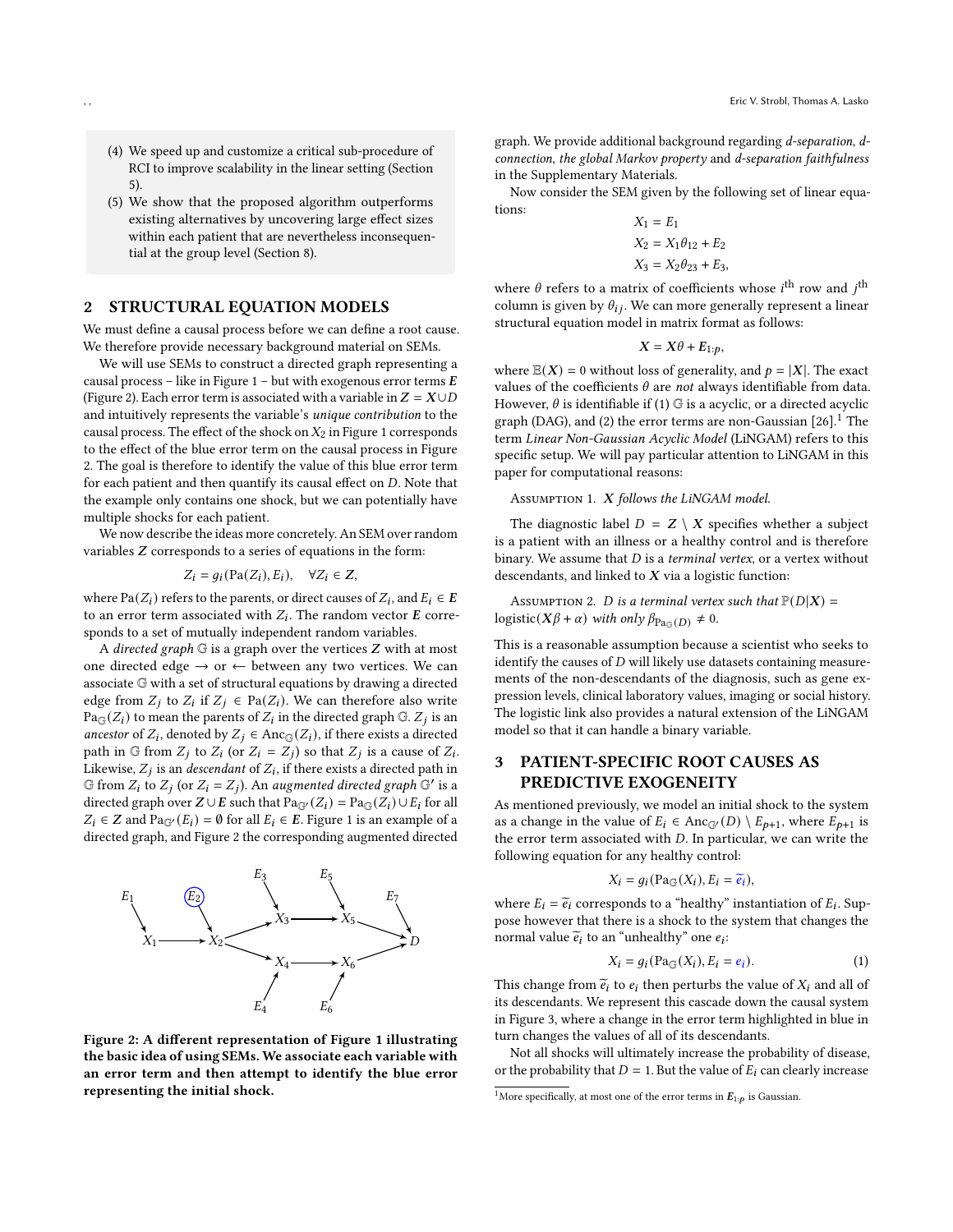<span id="page-2-2"></span>

Figure 3: Perturbing  $E_2$  changes all of its descendants, ultimately impacting  $D$ .

the probability of developing disease so that the following difference of log-odds is much greater than zero:

<span id="page-2-4"></span>
$$
\gamma_{E_i \cup W} \triangleq \underbrace{\ln \left[ \frac{\mathbb{P}(D = 1 | E_i \cup W)}{\mathbb{P}(D = 0 | E_i \cup W)} \right]}_{(1)} - \underbrace{\ln \left[ \frac{\mathbb{P}(D = 1 | W)}{\mathbb{P}(D = 0 | W)} \right]}_{(2)}
$$

If  $E_i$  alone increases the probability of developing disease, then (1) is larger than (2) when  $W = \emptyset$ , so  $\gamma_{E_i} > 0$ .

 $E_i$  may not have a marginal effect  $\gamma_{E_i} > 0$ , but it may have a *joint* effect  $\gamma_{E_i \cup W} > 0$  when present in combination with other errors  $W \subseteq (E_{1:p} \setminus E_i)$ . For instance, a single genetic mutation is unlikely to lead to cancerous growth, but multiple mutations often do [\[18\]](#page-8-7). We do not a priori know which combination of errors have a joint effect, so we score the contribution of  $E_i$  as the sum over all possible combinations of errors that include  $E_i$ :

$$
S_i \triangleq \frac{1}{p} \sum_{\mathbf{W} \subseteq (E_{1:p} \setminus E_i)} \frac{1}{\binom{p-1}{|\mathbf{W}|}} Y_{E_i \cup \mathbf{W}}.
$$
 (2)

.

Average over all possible combinations of  $E_{1:p} \backslash E_i$ 

This is precisely the sample-specific Shapley value with log-odds [\[20,](#page-8-8) [30\]](#page-8-9).

The above derivation leads to the definition of a patient-specific root cause:

<span id="page-2-5"></span>DEFINITION 1. (Patient-Specific Root Cause)  $X_i \in X$  is a patientspecific root cause if  $E_i \in \text{Anc}_{\mathbb{G}'}(D)$  and  $S_i > 0.2$  $S_i > 0.2$ 

In other words, a patient-specific root cause is a variable with an error term that predictably induces diseases as quantified by the sample-specific Shapley value in Equation [\(2\)](#page-2-4). Notice that a root cause is not necessarily an outlier or even a large shock to the system such that  $S_i \gg 0$ . Definition [1](#page-2-5) only requires  $S_i > 0$  so that a patient may have multiple root causes, each with a small effect, but in combination still culminate into disease.

# <span id="page-2-0"></span>4 DETECTION OF PATIENT-SPECIFIC ROOT CAUSES

We now detail an algorithm to detect patient-specific root causes by capitalizing on Definition [1.](#page-2-5) In order to identify all patientspecific root causes, we need to recover the exogenous errors that (1) are ancestors of  $D$ , and (2) have positive sample-specific Shapley

values per Definition [1.](#page-2-5) Satisfying  $(1)$  is straightforward when  $D$  is a terminal vertex because we must have:

<span id="page-2-11"></span>LEMMA 1. If D is a terminal vertex, then  $D \perp\!\!\!\perp E_i | W$  for any  $E_i \notin \text{Anc}_{\mathbb{G}^{\vee}}(D)$  and  $W \subseteq (E \setminus E_i)$ .

All proofs are located in the Supplementary Materials. The above lemma implies  $\mathbb{P}(D|W \cup E_i) = \mathbb{P}(D|W)$  for any  $E_i \notin \text{Anc}_{\mathbb{G}'}(D)$ . We thus have  $S_i = 0$  in these cases, so we can easily eliminate all  $X_i \in X$  with  $E_i \notin \text{Anc}_{\mathbb{G}'}(D)$  because any patient-specific root cause must satisfy  $S_i > 0$ . It therefore suffices to *only* compute  $S_i$  for each  $X_i \in X$  with the terminal vertex assumption.

We now propose an algorithm called Root Causal Inference (RCI) that estimates the sample-specific Shapley value of each variable in  $X$  for each patient. We summarize RCI in Algorithm [1.](#page-2-6) The algorithm first runs Direct LiNGAM (DL), an algorithm that estimates the exogenous error terms as  $E_{1:p}$  [\[27\]](#page-8-10); we detail the method in Sec-tion [5.](#page-2-1) RCI then estimates  $\mathbb{P}(D|\widehat{E}_{1:p})$  by logistic regression in Step [2.](#page-2-7) The Shapley value in Equation [\(2\)](#page-2-4) averages over an exponential number of terms, but we can compute it efficiently for each  $X_i \in X$ from the coefficients  $\delta$  of logistic regression of D on  $E_{1:p}$  using the following result:

<span id="page-2-13"></span>PROPOSITION [1](#page-1-3).  $S_i = E_i \delta_i$  under Assumptions 1 and [2.](#page-1-4)

The proof follows immediately from Corollary 1 in [\[20\]](#page-8-8). RCI therefore estimates  $S_i$  as follows:

<span id="page-2-8"></span>
$$
\widehat{S}_i = \widehat{E}_i \widehat{\delta}_i,\tag{3}
$$

where  $\widehat{\delta}$  corresponds to the coefficients estimated by logistic regression. Let  $\hat{s}_i^k = \hat{e}_i^k \hat{\delta}_i$  more specifically refer to the estimated value of  $S_i$  for patient k, where  $\widehat{E}_i = \widehat{e}_k^k$  for patient k in Equation [\(3\)](#page-2-8). RCI<br>than computes the matrix S in Stap 2, where each row corresponde then computes the matrix  $S$  in Step [3,](#page-2-9) where each row corresponds to a patient in the test set  $\mathcal T$  and each column to a variable in  $X,$  so  $S_{ki} = \hat{s}_i^k$ . We certify RCI with the following theorem:

<span id="page-2-12"></span>Theorem 1. Under Assumptions [1](#page-1-3) and [2,](#page-1-4) RCI outputs the true Shapley values  $\mathcal{S}_k$ . for any patient k in  $\mathcal T$  in the large sample limit. Moreover,  $s_i^k > 0$  if and only if  $X_i$  is a root cause of D for patient k.

| <b>Algorithm 1:</b> Root Causal Inference (RCI)                                                                                        |  |
|----------------------------------------------------------------------------------------------------------------------------------------|--|
| <b>Input:</b> $X$ , test set $\mathcal T$                                                                                              |  |
| Output: $S$                                                                                                                            |  |
| $\mathbf{r}$ $\mathbf{r}$ $\mathbf{r}$ $\mathbf{r}$ $\mathbf{r}$ $\mathbf{r}$ $\mathbf{r}$ $\mathbf{r}$ $\mathbf{r}$<br>$\mathbf{r}$ . |  |

- <span id="page-2-10"></span>1  $E_{1:p}$  ← Direct LiNGAM(X)
- <span id="page-2-7"></span>2 Estimate  $\mathbb{P}(D|\widehat{\boldsymbol{E}}_{1:p})$  using logistic regression
- <span id="page-2-9"></span><span id="page-2-6"></span> $3$  Compute the matrix  $S$  containing the estimated sample-specific Shapley values of each patient in  $\mathcal T$

### <span id="page-2-1"></span>5 IMPROVED DIRECT LINGAM

The DL algorithm in Line [1](#page-2-10) of RCI unfortunately has some shortcomings out of box:

- (1) The algorithm is slow; it scales  $O(p^3)$  and therefore struggles when datasets contains hundreds of variables.
- (2) The algorithm is sample inefficient; it recovers the error terms of all of the variables in  $X$ , even though we are only interested in the errors of the ancestors of  $D$  per Definition [1.](#page-2-5)

<span id="page-2-3"></span><sup>&</sup>lt;sup>2</sup>A negative  $S_i$  value, on the other hand, implies that the error term is protective and therefore an inducer of health – not disease.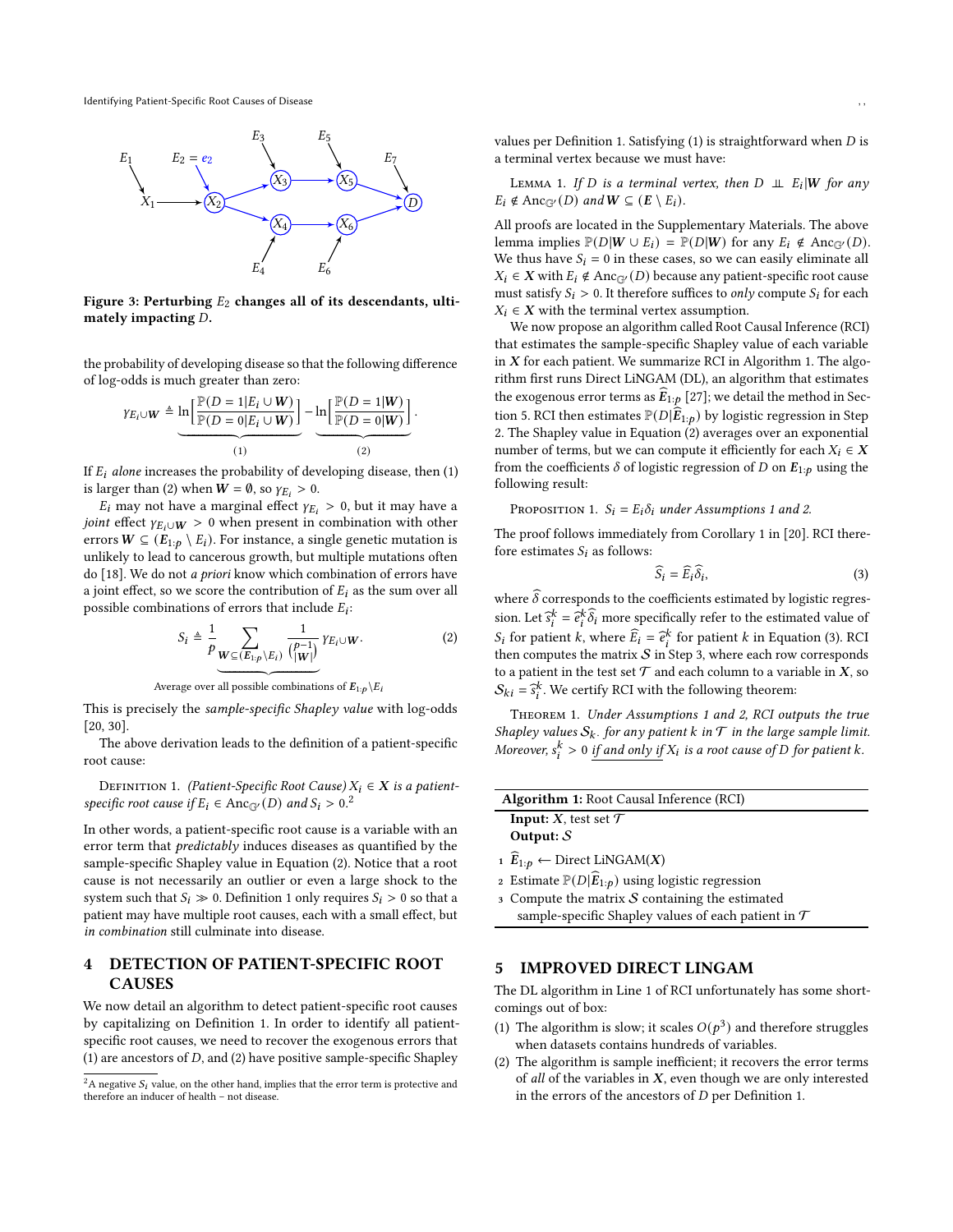We rectify both of these problems by changing DL in several respects.

## 5.1 Faster Score Minimization

We first require a deep understanding of the DL algorithm in order to address (1). We summarize the parts of DL applicable to this paper in Algorithm [2.](#page-3-0) The procedure starts with the set  $U = [p] \triangleq$  $\{1, \ldots, p\}$  in Line [1.](#page-3-1) The algorithm then uses the function FindRoot in Line [4](#page-3-2) to find an exogenous variable  $G$  that is removed from  $U$  (Line [5\)](#page-3-3) and appended to  $K$  (Line [6\)](#page-3-4) in each iteration. DL also partials out  $G$  from  $X$  in Line [7](#page-3-5) in each iteration; this step allows DL to extract the mutually independent errors  $E_{1:p}$  using a linear combination of  $X$  similar to independent component analysis (ICA) [\[11\]](#page-8-11).

FindRoot is the most computationally intensive part of DL. Let  $R_{ij}$  denote the residuals of  $X_i$  when linearly regressed on  $X_i$ . We have the following well-known result:

<span id="page-3-11"></span>PROPOSITION 2. (Lemma 1 in [\[27\]](#page-8-10)) Under the LiNGAM model,  $X_i$ is an exogenous variable if and only if  $X_j \perp\!\!\!\perp R_{ij}$  for all  $X_i \in X \setminus X_j$ .

FindRoot therefore identifies an exogenous variable in each iteration by finding the variable most independent of its residuals.

We detail FindRoot in Algorithm [3.](#page-3-6) The original algorithm in [\[27\]](#page-8-10) performs all pairwise comparisons of the entries in U, or  $|U|(|U|-1)$ comparisons. The algorithm keeps track of a score quantifying the degree of dependence for each variable in  $\boldsymbol{U}$  within the vector  $\boldsymbol{T}$  ini-tialized in Line [2.](#page-3-7) The score is a sum of quantities like min $(0, C_{ii})^2$ . We set  $C_{ij}$  to the measure of independence proposed in [\[11\]](#page-8-11):

 $C_{ij} = -H(X_i) - H(R_{ji}) + H(X_i) + H(R_{ij}),$ 

once all random variables are standardized.  $C_{ij}$  is greater than zero when  $X_i \perp R_{ij}$ . The function H denotes an approximate version of differential entropy given by:

$$
H(Y) = (1 + \log 2\pi)/2 - k_1 [\mathbb{E}(\log \cosh(Y)) - \delta]^2 - k_2 [\mathbb{E}(Y \exp(-Y^2/2))]^2,
$$

with  $k_1$  = 79.047,  $k_2$  = 7.4129,  $\delta$  = 0.37457. Observe that  $C_{ij}$  =  $-C_{ii}$ ; this property allows us to reduce the number of pairwise comparisons from  $|U|(|U|-1)$  to  $|U|(|U|-1)/2$  in Lines [3](#page-3-8) and [4](#page-3-9) of Algorithm [2.](#page-3-0) Many other measures of independence exist, but we choose this measure due to its computational efficiency and accuracy. FindRoot finally outputs the variable in  $U$  associated with the minimum score in Line [9;](#page-3-10) in other words, the algorithm outputs the most independent exogenous variable in accordance with Proposition [2.](#page-3-11)

FindRoot unfortunately *always* performs  $|U|(|U| - 1)/2$  iterations – regardless of the problem at hand. We may however only need to perform a small subset of these iterations for a given problem. We therefore propose FindRoot+ which performs just enough comparisons to find the variable in  $U$  associated with the minimum score.

We summarize FindRoot+ in Algorithm [4.](#page-4-1) The algorithm only needs to find the variable associated with the minimum score in  $\cal T$ after all iterations, so FindRoot+ checks whether the minimum score in  $T$  remains the smallest at each iteration rather than updating all scores in  $T$  like FindRoot. In particular, FindRoot+ first finds the indices  $I$  already associated with the smallest score in  $T$  in Line

<span id="page-3-3"></span><span id="page-3-2"></span><span id="page-3-1"></span>

| <b>Algorithm 2: Direct LiNGAM</b>                               |  |  |  |  |  |  |  |
|-----------------------------------------------------------------|--|--|--|--|--|--|--|
| Input: $X$                                                      |  |  |  |  |  |  |  |
| Output: $E_K$ , $K$                                             |  |  |  |  |  |  |  |
| $1 U \leftarrow [p]$                                            |  |  |  |  |  |  |  |
| $2 K \leftarrow \emptyset$                                      |  |  |  |  |  |  |  |
| 3 repeat                                                        |  |  |  |  |  |  |  |
| $G \leftarrow$ FindRoot $(X, U)$<br>$\overline{\mathbf{4}}$     |  |  |  |  |  |  |  |
| $\begin{array}{c c} 5 & U \leftarrow U \setminus G \end{array}$ |  |  |  |  |  |  |  |
| $\mid K \leftarrow K \cup G$<br>$\overline{6}$                  |  |  |  |  |  |  |  |
| $\mid X \leftarrow$ partial out G from X<br>$\overline{7}$      |  |  |  |  |  |  |  |
| s until $U = \emptyset$ ;                                       |  |  |  |  |  |  |  |
| $9 E_K \leftarrow X_K$                                          |  |  |  |  |  |  |  |
|                                                                 |  |  |  |  |  |  |  |
| <b>Algorithm 3: FindRoot</b>                                    |  |  |  |  |  |  |  |
| Innut: X II                                                     |  |  |  |  |  |  |  |

<span id="page-3-9"></span><span id="page-3-8"></span><span id="page-3-7"></span><span id="page-3-5"></span><span id="page-3-4"></span><span id="page-3-0"></span>

| Input: $X, U$                                                                                                                                |  |  |  |  |  |  |
|----------------------------------------------------------------------------------------------------------------------------------------------|--|--|--|--|--|--|
| <b>Output:</b> root $G$                                                                                                                      |  |  |  |  |  |  |
| 1 <b>return</b> <i>U</i> if $ U  = 1$                                                                                                        |  |  |  |  |  |  |
| 2 $T = 0 _{ U }$                                                                                                                             |  |  |  |  |  |  |
| 3 for $i \in [ U -1]$ do                                                                                                                     |  |  |  |  |  |  |
|                                                                                                                                              |  |  |  |  |  |  |
|                                                                                                                                              |  |  |  |  |  |  |
| 4 <b>for</b> $j \in \{i+1,, U \}$ <b>do</b><br>5 <b>for</b> $T_i = T_i + \min(0, C_{ij})^2$<br>6 <b>for</b> $T_j = T_j + \min(0, -C_{ij})^2$ |  |  |  |  |  |  |
| end                                                                                                                                          |  |  |  |  |  |  |
| 8 end                                                                                                                                        |  |  |  |  |  |  |
| $\theta$ $\theta$ $\leftarrow$ U [arg min, $T_i$ ]                                                                                           |  |  |  |  |  |  |

<span id="page-3-10"></span><span id="page-3-6"></span>[6.](#page-4-2) The algorithm then only updates those indices in  $T$  in Lines [12](#page-4-3) and [13.](#page-4-4) The vector  $O$  keeps track of which variables to regress on next, and the matrix  $M$  keeps track of which regressions have been performed to avoid redundant computations. FindRoot+ breaks from the repeat loop in Lines [7](#page-4-5)[-9](#page-4-6) once the algorithm finds a variable with (a) the minimum score in  $T$  and (b) all necessary regressions completed according to  $O$ ; this ensures that the algorithm stops as soon as possible. The algorithm therefore ultimately outputs the variable in  $U$  associated with the minimum score in Line [20](#page-4-7) just like FindRoot. However, FindRoot+ also adapts to the problem at hand by only performing just enough computations to find the minimum score. We provide the following guarantee:

<span id="page-3-12"></span>PROPOSITION 3. FindRoot+ and FindRoot always output the same root variable G.

Experiments in Section [8](#page-5-0) show that FindRoot+ speeds up DL by about 1.5-3 times on average when substituted in place of FindRoot.

## 5.2 Localized Partial Order

We now address (2) and further improve on (1). Plus DL, or DL equipped with FindRoot+, recovers the error terms associated with all of the variables in  $X$ . RCI however only requires the error terms in Anc<sub>G'</sub> (D)  $\setminus E_{p+1}$ . We therefore also propose Local Plus DL which only recovers the error terms in Anc<sub>G'</sub> $(D) \setminus E_{p+1}$  using the Find-Root+ algorithm.

We summarize Local Plus in Algorithm [5.](#page-4-8) The algorithm differs from the original version of DL and Plus DL at Lines [4-](#page-4-9)[9;](#page-4-10) we use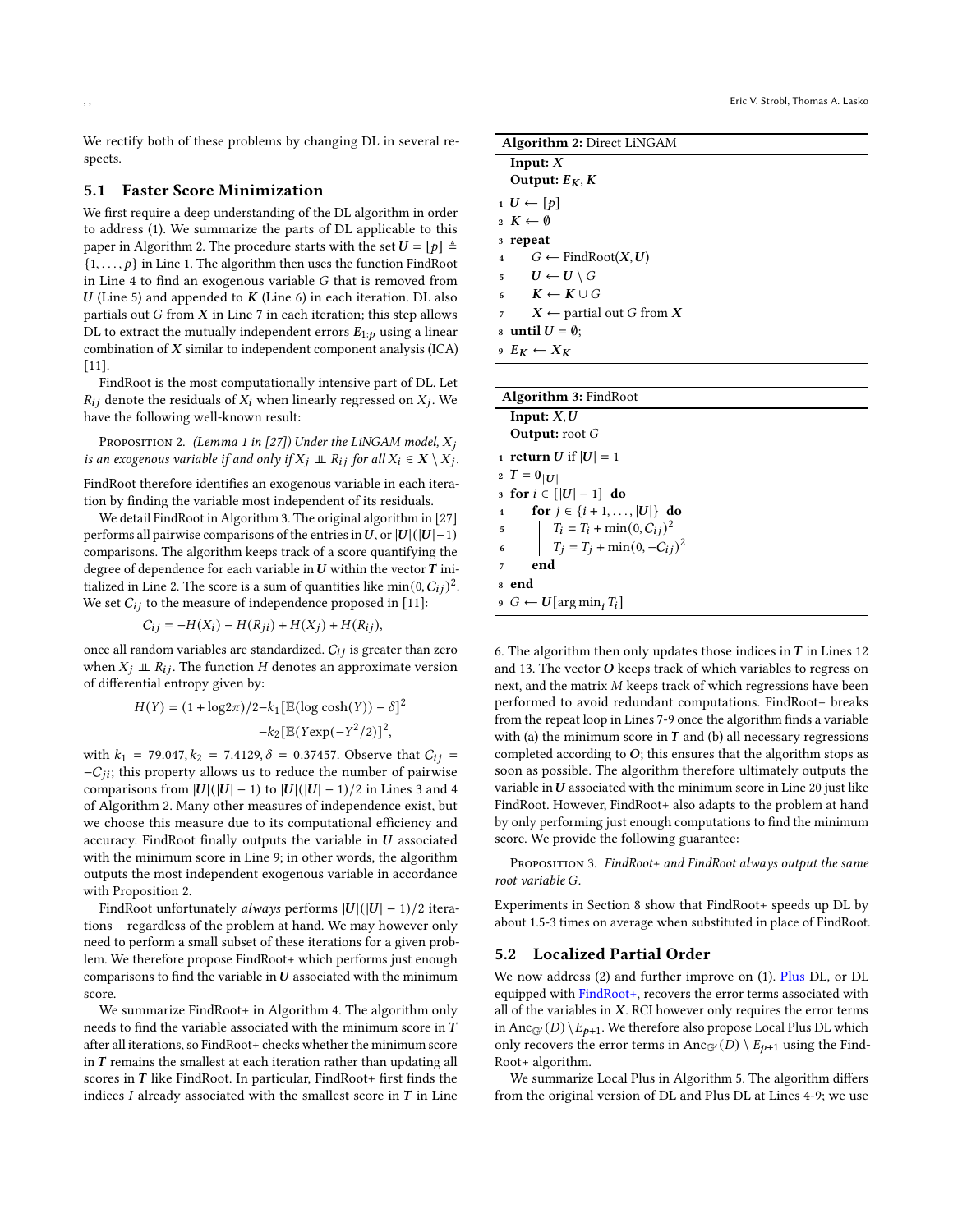Identifying Patient-Specific Root Causes of Disease

Algorithm 4: FindRoot+

<span id="page-4-6"></span><span id="page-4-5"></span><span id="page-4-2"></span>

|                | Input: $X, U$                                                    |
|----------------|------------------------------------------------------------------|
|                | <b>Output:</b> root $G$                                          |
|                | 1 <b>return</b> U if $ U  = 1$                                   |
|                | 2 $T = 0 U $                                                     |
|                | 3 O = $1_{ U }$                                                  |
|                | 4 $M = \text{TRUE}_{ U  \times  U }$                             |
|                | 5 repeat                                                         |
| 6              | $I \leftarrow$ indices associated with minimum value in <b>T</b> |
| $\overline{7}$ | if $\exists O_i \in O$ such that $O_i >  U $ and $i \in I$ then  |
| 8              | break                                                            |
| 9              | end                                                              |
| 10             | for $i \in I$ do                                                 |
| 11             | if $M[i, O_i]$ then                                              |
| 12             | $T_i \leftarrow T_i + \min(0, C_{iO_i})^2$                       |
| 13             | $T_{O_i} \leftarrow T_{O_i} + \min(0, -C_{iO_i})^2$              |
| 14             | $M[i, O_i] = \text{FALSE}$                                       |
| 15             | $M[O_i, i]$ = FALSE                                              |
| 16             | end                                                              |
| 17             | $O_i = O_i + 1$                                                  |
| 18             | end                                                              |
|                | 19 end                                                           |
|                | 20 $G \leftarrow U[\arg\min_i T_i]$                              |
|                |                                                                  |

<span id="page-4-7"></span><span id="page-4-4"></span><span id="page-4-3"></span><span id="page-4-1"></span>the notation  $p \leftarrow X_i \perp D$  to mean that the independence oracle returns 1 if  $X_i \perp \!\!\! \perp D$  and 0 otherwise. Lines [4](#page-4-9)[-9](#page-4-10) determine whether  $X_i \perp\!\!\!\perp D$  for all  $X_i \in U$  due to the following result:

<span id="page-4-13"></span>LEMMA 2. Consider any  $E_i \in E \setminus E_{p+1}$ . Under d-separation faith-fulness and Assumption [2,](#page-1-4)  $E_i \in \text{Anc}_{\mathbb{G}'}(D)$  if and only if  $E_i \not\perp D$ .

D-separation faithfulness is a mild condition defined in the Supplementary Materials that enables a one-to-one correspondence between d-separation and conditional independence. Lines [4](#page-4-9)[-9](#page-4-10) therefore eliminate any error term  $E_i$  such that  $E_i \notin \text{Anc}_{\mathbb{G}'}(D)$  from . Local Plus then iteratively identifies an error term in Line [10](#page-4-11) using FindRoot+ and then partials out that error term in Line [13.](#page-4-12) Repeating this process until  $U$  is empty ensures that the algorithm identifies all and only the error terms in Anc<sub>G'</sub>(D) \  $E_{p+1}$ :

<span id="page-4-14"></span>Theorem 2. Under d-separation faithfulness and Assumptions [1](#page-1-3) and [2,](#page-1-4) Local Plus exclusively recovers the error terms in  $\text{Anc}_{\mathbb{G}'}(D) \setminus$  $E_{p+1}$  for any  $0 < \alpha \leq 1$ .

Time Complexity. Finally observe that Lines [4-](#page-4-9)[9](#page-4-10) reduce the complexity of DL from  $O(p^3)$  to  $O(r^3)$ , where r denotes the number of variables d-connected to  $D$  and typically  $r \ll p$ . Experiments in Section [8.1](#page-5-1) show that Local Plus is around 4-250 times faster than the original version of DL, depending on the size of  $p$ , even with a liberal  $\alpha$  threshold of 0.2.

# <span id="page-4-0"></span>6 RELATED WORK

Local Plus and RCI were both inspired by the work in [\[16\]](#page-8-12). The authors performed ICA on electronic health record data collected from patients with liver disease; ICA extracts mutually independent error terms just like Local Plus in Step [1](#page-2-10) of RCI. The authors

<span id="page-4-9"></span>

| <b>Algorithm 5:</b> Local Plus Direct LiNGAM                                                                                                                                |  |  |  |  |  |  |  |  |  |
|-----------------------------------------------------------------------------------------------------------------------------------------------------------------------------|--|--|--|--|--|--|--|--|--|
| <b>Input:</b> $X, D, \alpha$                                                                                                                                                |  |  |  |  |  |  |  |  |  |
| Output: $E_K$ , K                                                                                                                                                           |  |  |  |  |  |  |  |  |  |
| $I \cup \leftarrow X$                                                                                                                                                       |  |  |  |  |  |  |  |  |  |
| $2 K \leftarrow \emptyset$                                                                                                                                                  |  |  |  |  |  |  |  |  |  |
| 3 repeat                                                                                                                                                                    |  |  |  |  |  |  |  |  |  |
| for $X_i \in U$ do<br>$\overline{\mathbf{4}}$                                                                                                                               |  |  |  |  |  |  |  |  |  |
| 5                                                                                                                                                                           |  |  |  |  |  |  |  |  |  |
| Removes non-<br>6<br>ancestors of                                                                                                                                           |  |  |  |  |  |  |  |  |  |
| $\begin{array}{c}\np \leftarrow X_i \perp D \\ \text{if } p \geq \alpha \text{ then } \\ \mid U \leftarrow U \setminus X_i \\ \text{end}\n\end{array}$<br>7<br>$D$ from $U$ |  |  |  |  |  |  |  |  |  |
| end                                                                                                                                                                         |  |  |  |  |  |  |  |  |  |
| end                                                                                                                                                                         |  |  |  |  |  |  |  |  |  |
| $G \leftarrow$ FindRoot+ $(X, U)$<br>10                                                                                                                                     |  |  |  |  |  |  |  |  |  |
| $U \leftarrow U \setminus G$                                                                                                                                                |  |  |  |  |  |  |  |  |  |
| $K \leftarrow K \cup G$                                                                                                                                                     |  |  |  |  |  |  |  |  |  |
| $X \leftarrow$ partial out G from X<br>13                                                                                                                                   |  |  |  |  |  |  |  |  |  |
| 14 <b>until</b> $U = \emptyset$ ;                                                                                                                                           |  |  |  |  |  |  |  |  |  |
| 15 $E_K \leftarrow X_K$                                                                                                                                                     |  |  |  |  |  |  |  |  |  |

<span id="page-4-12"></span><span id="page-4-11"></span><span id="page-4-10"></span><span id="page-4-8"></span>then used the error terms to predict the presence of hepatocellular carcinoma 10 years later using random forest; the binary variable thus denotes the absence or presence of hepatocellular carcinoma and corresponds to a terminal vertex in this case per Assumption [2.](#page-1-4) The most important error terms, as assessed by a random forest permutation measure, exactly matched in ranked order the top causes of liver transplantation. This suggested that the predictive accuracy of exogenous errors accurately identifies the largest "shocks" that cause hepatocellular carcinoma. However, the authors could not explain why extracting mutually independent features yielded such interesting results. They also did not identify patient-specific root causes.

The second most closely related paper is [\[12\]](#page-8-5), where the authors defined a patient-specific root cause  $X_i$  as an outlier according to the conditional distribution  $\mathbb{P}(X_i | \text{Pa}_{\mathbb{G}}(X_i))$ . An outlier however does not always increase the probability of developing a disease, and not all diseases are caused by outliers. We therefore instead define root causes as variables with predictive error terms that are ancestors of  $D$  per Definition [1.](#page-2-5) Note that the authors proposed another variation in [\[2\]](#page-8-0), focusing instead on identifying the root causes using Shapley values computed by substituting causal conditionals. This algorithm however modifies the SEM by substituting certain conditional probabilities in the factorization of the DAG. As a result, it cannot be used to compute patient-specific root causes, even though we really need to identify root causes at the subject level in order to make complex diseases tractable. The method also does not scale to more than several variables, since the number of substitutions required to compute the Shapley values grows exponentially with the number of variables.

Several other approaches exist for inferring changes in SEMs, but they all equate the diagnosis to a context that *perfectly* indexes disease versus healthy. Examples include difference of DAGs [\[7,](#page-8-1) [31\]](#page-8-4) and the discovery of graphs summarizing multiple contexts [\[10,](#page-8-2) [22\]](#page-8-3). The diagnosis  $D$  is however not a context, but a corrupted estimate of the context inferred from clinical judgment based on downstream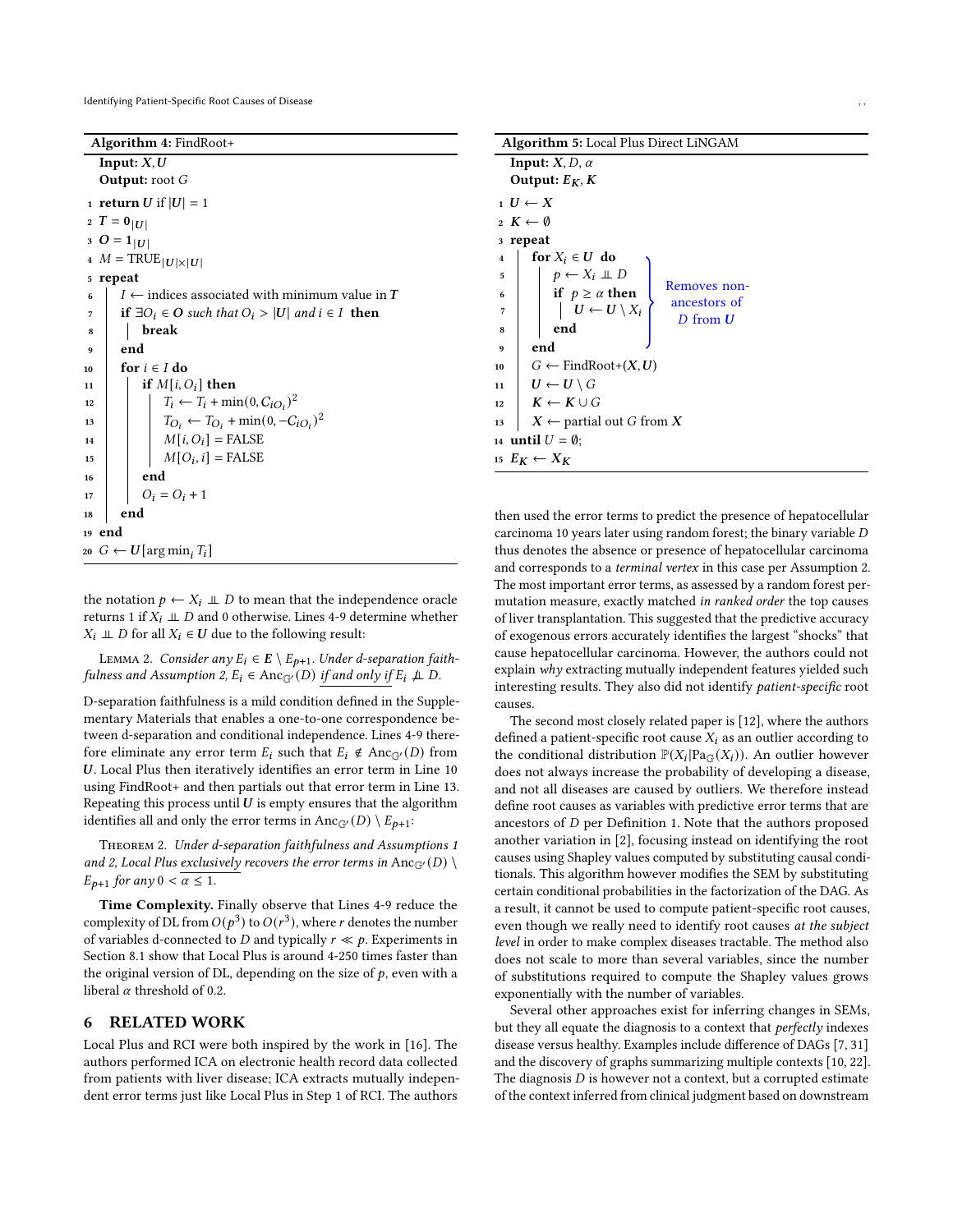signs and symptoms. The context formulation also implies that the diagnosis is a parent of the root causes, which does not make sense because the diagnosis must be an effect of the root causes. These algorithms are therefore more suitable for discovering causal relationships under *perfectly known* shifts in the environment, such as in experiments or with different medications.

Note that many other researchers have attempted to uncover latent factors by using other principles not necessarily related to causal inference. For example, sparse non-negative tensor factorization decomposes data into a sum of low rank non-negative tensors [\[9,](#page-8-13) [33\]](#page-8-14). The correspondence between these factorizations and causation remains unclear. A variety of clustering methods inherently assume that each patient falls into a single discrete cluster when, in reality, the illness of each patient may vary due to multiple factors that do not necessarily form distinct regions of high density [\[21,](#page-8-15) [25\]](#page-8-16). Finally, many deep learning methods extract latent representations which, while predictive, do not necessarily encode causal relationships [\[3,](#page-8-17) [13,](#page-8-18) [15\]](#page-8-19). One algorithm deduces the causal relationship between the *latent representation* of a neural network and  $D$  [\[14\]](#page-8-20). However, we actually want to discover the causal relationships between the original variables  $X$  and  $D$  because treatments ultimately target real-world entities  $X$  rather than the representations of a neural network. We conclude that none of the above tensor factorization, clustering or multi-layer representation methods attempt to identify patient-specific root causes in a principled manner.

# 7 COMPARISON TO CLASSICAL APPROACHES

We cannot finish this paper without clearly discussing the difference between the proposed ideas and traditional methods of differential hypothesis testing or predictive accuracy. We have the following definition for the former:

DEFINITION 2. (Differential Variable) A random variable  $X_i$  is differential if  $X_i$   $\perp \!\!\!\perp D$  – i.e.,  $\mathbb{P}(X_i|D) \neq \mathbb{P}(X_i)$ .

Standard t-tests determine whether  $\mathbb{P}(X_i|D) = \mathbb{P}(X_i)$  by specifically testing the likelihood that  $\mathbb{E}(X_i|D) = \mathbb{E}(X_i)$ . In contrast, F-tests focus on the equality of the variances. Notice that a differential variable differs from a root cause because a differential variable is not necessarily an ancestor of  $D$  or related to the predictivity of its exogenous error. A differential variable simply corresponds to the set of variables unconditionally d-connected to  $D$  in a DAG model [\[23,](#page-8-21) [28\]](#page-8-22).

We next have:

DEFINITION 3. (Predictive Variable) A random variable  $X_i$  is predictive if  $D \nightharpoonup X_i | (X \setminus X_i) - i.e., \mathbb{P}(D | X \setminus X_i) \neq \mathbb{P}(D | X).$ 

This again differs from the definition of a root cause for the same reasons: a predictive variable is not necessarily an ancestor of D or related to the predictivity of its error. The predictive variables in fact comprise the Markov boundary, or the direct causes, direct effects and direct causes of the direct effects of  $D$  in a DAG model [\[23,](#page-8-21) [29\]](#page-8-23). The predictive variables therefore simply correspond to the variables nearby  $D$  in  $G$  rather than to the root causes, which may lie far from D.

We conclude that standard statistical notions of differential distributions or predictive accuracy do not coincide with the proposed

definition of patient-specific root causes. Thus, nearly all hypothesis tests or predictive algorithms cannot identify patient-specific root causes – no matter how powerful the method.

## <span id="page-5-0"></span>8 EXPERIMENTS

We compare (1) RCI equipped with Local Plus against the following four algorithms representing the state of the art as discussed in the Related Work section:

- (2) Prediction with ICA (ICA): runs ICA and then ranks the identified sources using the local variable importance measure of random forest [\[16\]](#page-8-12). We use the Hungarian algorithm to assign each source to a variable in  $X$ , as described in Step 2 of Algorithm A in [\[27\]](#page-8-10);
- (3) Conditional Outliers (CO): learns the causal graph  $\widehat{\mathbb{G}}$  with DL and then ranks the ancestors of  $D$  in descending order for each patient according to the outlier score  $\frac{|X_i - \mathbb{E}(X_i|\text{Pa}_{\widehat{\mathbb{G}}}(X_i))|}{\sigma(X_i|\text{Pa}_{\widehat{\mathbb{G}}}(X_i))}$  [\[12\]](#page-8-5);
- (4) Model substitution (MS): learns a causal graph with DL, extracts the error terms by diagnostic category, and then ranks the original variables according to Shapley values with mean log-odds using the author proposed substitution of causal conditionals. The method does not scale to many variables, but we can compute the marginal contributions of each variable [\[2\]](#page-8-0).
- (5) Semi-interleaved Hiton-PC (HPC): learns the direct causes and direct effects of  $D$ , denoted by  $P$ , and then ranks the variables using logistic regression according to  $\widehat{P}$ [\[1\]](#page-7-0). This strategy is a targeted instantiation of the joint causal inference framework [\[22\]](#page-8-3). We set the  $\alpha$  hyperparameter to the default value 0.01.

We also compared RCI against the following two baselines that, while simple, are commonly used in practice:

- (6) T-tests (TT): ranks variables according to the magnitude of their t-statistics;
- (7) Logistic regression with L1 penalty: ranks variables according  $X\beta$ . We use an adaptive penalty to ensure variable selection consistency [\[34\]](#page-8-24).

We make sure to standardize the data in order to prevent any gaming of the marginal variances [\[24\]](#page-8-25).

Reproducibility. We make code publicly available, including all algorithms and experimental setups.

## <span id="page-5-1"></span>8.1 Synthetic Data

8.1.1 Data Generation. We generated a linear structural equation model with an expected neighborhood size of two, denoted by  $\mathbb{E}(N) = 2$ , using the following procedure. First, we created a random adjacency matrix  $\theta$  with independent realizations of a Bernoulli( $\mathbb{E}(N)/((p-1))$  variable in the upper triangle of the matrix and zeros otherwise. We then replaced the ones in the matrix by independent realizations of a Uniform( $[-1, -0.25]$  ∪  $[0.25, 1]$ ) variable. We instantiated the error term for each variable by sampling from one of the following non-Gaussian distributions chosen uniformly at random: the t-distribution with five degrees of freedom, the chi-square distribution with three degrees of freedom, and the uniform distribution from  $-1$  to 1. We sampled  $D$  according to a Bernoulli random variable with probabilities defined by a logistic link function per Assumption [2.](#page-1-4) We repeated the above procedure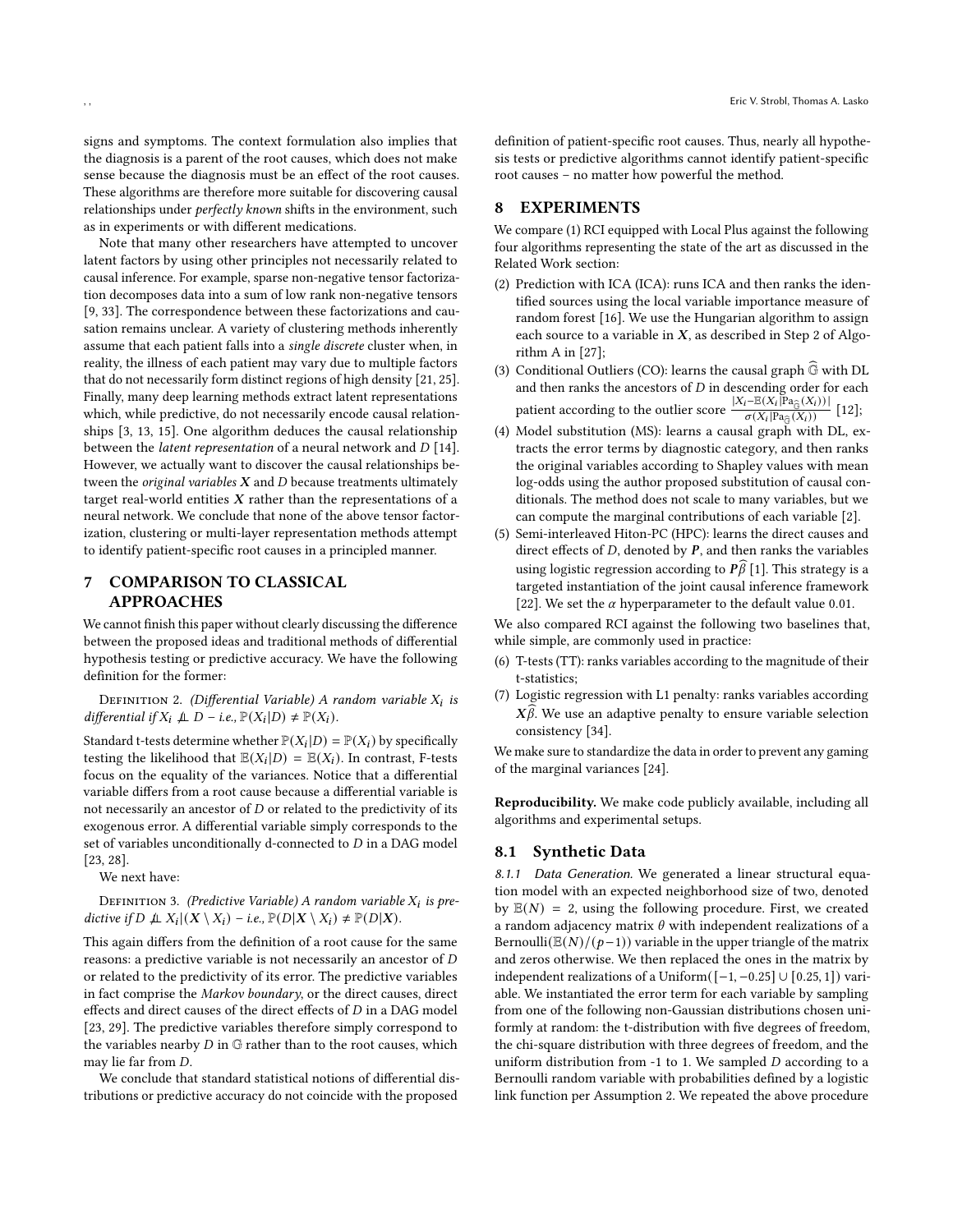Identifying Patient-Specific Root Causes of Disease

100 50 109.22 68.21 1.86 1 1,000 50 61.42 33.83 2.06 1 10,000 50 56.83 27.96 2.08 1 100 100 261.00 156.60 1.90 1

<span id="page-6-0"></span>

| $\boldsymbol{n}$ | Þ   | RCI        | ICA   | CO    | <b>MS</b> | <b>HPC</b> | TT        | LR    | n                   | D   | RCI         | <b>MS</b>   | <b>HPC</b>  | LR          |
|------------------|-----|------------|-------|-------|-----------|------------|-----------|-------|---------------------|-----|-------------|-------------|-------------|-------------|
| 100              | 10  | 0.755      | 0.416 | 0.439 | 0.369     | 0.591      | 0.588     | 0.585 | 100                 | 10  | $1.06E - 1$ | $1.32E + 0$ | $3.23E - 1$ | $4.16E - 1$ |
| 1,000            | 10  | 0.927      | 0.506 | 0.471 | 0.374     | 0.705      | 0.625     | 0.642 | 1,000               | 10  | $9.64E - 3$ | $4.06E - 1$ | $1.71E-1$   | $4.40E+0$   |
| 10,000           | 10  | 0.976      | 0.597 | 0.468 | 0.408     | 0.726      | 0.610     | 0.654 | 10.000              | 10  | $1.89E - 3$ | $2.41E-1$   | $2.03E - 1$ | $4.55E - 1$ |
| 100              | 50  | 0.528      | 0.250 | 0.249 | 0.280     | 0.492      | 0.490     | 0.394 | 100                 | 50  | $5.33E - 2$ | $1.01E + 1$ | $5.87E - 2$ | $8.10E - 2$ |
| 1,000            | 50  | 0.840      | 0.488 | 0.330 | 0.282     | 0.665      | 0.586     | 0.584 | 1,000               | 50  | $4.41E - 3$ | $8.14E - 2$ | $4.48E - 2$ | $7.88E - 2$ |
| 10,000           | 50  | 0.956      | 0.523 | 0.297 | 0.272     | 0.649      | 0.552     | 0.552 | 10,000              | 50  | $5.27E-4$   | $4.41E - 2$ | $5.17E - 2$ | $4.28E - 1$ |
| 100              | 100 | 0.472      | 0.166 | 0.248 | 0.258     | 0.498      | 0.490     | 0.418 | 100                 | 100 | $8.57E - 2$ | $4.73E + 0$ | $3.08E - 2$ | $4.54E - 2$ |
| 1,000            | 100 | 0.798      | 0.274 | 0.282 | 0.244     | 0.682      | 0.581     | 0.572 | 1,000               | 100 | $3.67E - 3$ | $3.34E - 2$ | $1.36E - 2$ | $1.13E - 1$ |
| 10,000           | 100 | 0.945      | 0.565 | 0.314 | 0.309     | 0.707      | 0.589     | 0.580 | 10,000              | 100 | $3.67E - 4$ | $3.57E - 2$ | $1.92E - 2$ | $3.12E - 1$ |
| $(a)$ RBO        |     |            |       |       |           |            | $(b)$ MSE |       |                     |     |             |             |             |             |
|                  |     |            |       |       |           |            |           |       |                     |     |             |             |             |             |
| n                | Þ   | Local Plus |       | Local | Plus      | Original   | $1.0 -$   |       |                     |     | $1.0 -$     |             |             |             |
| 100              | 10  | 4.51       |       | 3.21  | 1.04      |            |           |       |                     |     |             |             |             |             |
| 1,000            | 10  | 6.13       |       | 4.55  | 1.37      |            | $0.8 -$   |       |                     |     | $0.8 -$     |             |             |             |
| 10,000           | 10  | 4.62       |       | 3.42  | 1.50      |            | C.        |       | Local Plus $(p=10)$ |     |             |             |             |             |



ocal Plus (p=10) Original (p=10)

Local Plus (p=50) Original (p=50)

100 times for sample sizes of 100, 1000 and 10000 and dimensions of 10, 50 and 100. We therefore generated a total of  $100 \times 3 \times 3 = 900$ 

multiple factors in (c) and is even slightly more accurate than the original version of DL in (d).

8.1.2 Evaluation Criteria. We evaluated the algorithms using two criteria. Not all algorithms output Shapley values, but each algorithm can output a ranked list of variables. The top ranked variables should ideally correspond to the true root causes with largest effect for each patient. We therefore first compared  $\mathcal{R}^k$ , the ground truth ranking obtained using the true log-odds Shapley values of all of the root causes for each patient k, to the estimated ranking  $\widehat{R}^k$  as given by each algorithm. The notation  $\mathcal{R}_{1:i}^k$  refers to the first *i* variables in the ranking  $\mathcal{R}^k$ . We utilized the following rank-biased overlap (RBO) measure proposed in Equation (5) of [\[32\]](#page-8-26), an established metric that (a) compares ranked lists of potentially varying lengths, (b) weighs top ranks more heavily, and (c) increases monotonically with depth:

independent datasets each obeying a randomly generated model

satisfying Assumptions [1](#page-1-3) and [2.](#page-1-4)

<span id="page-6-1"></span>
$$
\frac{1}{n}\sum_{k=1}^{n}\sum_{i=1}^{q_k}\tilde{s}_i^k|\widehat{\mathcal{R}}_{1:i}^k \cap \mathcal{R}_{1:i}^k|/i,
$$
\n(4)

where  $s_i^k$  denotes the true Shapley value of  $X_i$  for patient  $k$ ,  $\overline{s}_i^k =$  $\frac{s_i^k}{\sum_{i=1}^{q_k} s_i^k}$  the version normalized to sum to one, and  $q_k$  the total number of root causes for patient  $k$ . The normalized Shapley values and the division by  $i$  both ensure that RBO is also normalized to the interval [0, 1] for each patient. RBO equals one when  $\mathcal{R}^k$  and the top variables of  $\widehat{\mathcal{R}}^k$  coincide. On the other hand, RBO equals zero when there is no overlap. A higher value of the metric therefore corresponds to better performance.

Local Plus  $(p=100)$ Original (p=100)

RCI, MS, HPC and LR all compute log-odds Shapley values or similar measures. We therefore compare the estimates of these algorithms to the ground truth Shapley values using the mean squared error (MSE):

$$
\frac{1}{np} \sum_{k=1}^{n} \sum_{i=1}^{p} (\hat{s}_i^k - s_i^k)^2,
$$

where lower is better.

8.1.3 Results. We report the mean RBO values in Table [1 \(a\).](#page-6-0) Bolded values denote the best performance according to paired t-tests at the Bonferonni corrected threshold of 0.05/6, since we compare RCI against 6 other algorithms in each row. RCI obtained the highest mean RBO values compared to all other algorithms across all sample sizes and dimensions. The algorithm tied HPC and TT only in the lowest sample size and higher dimensional settings of  $p = 50$ and  $p = 100$ . Note that RCI continued to improve with increasing sample sizes, whereas all other algorithms tapered before reaching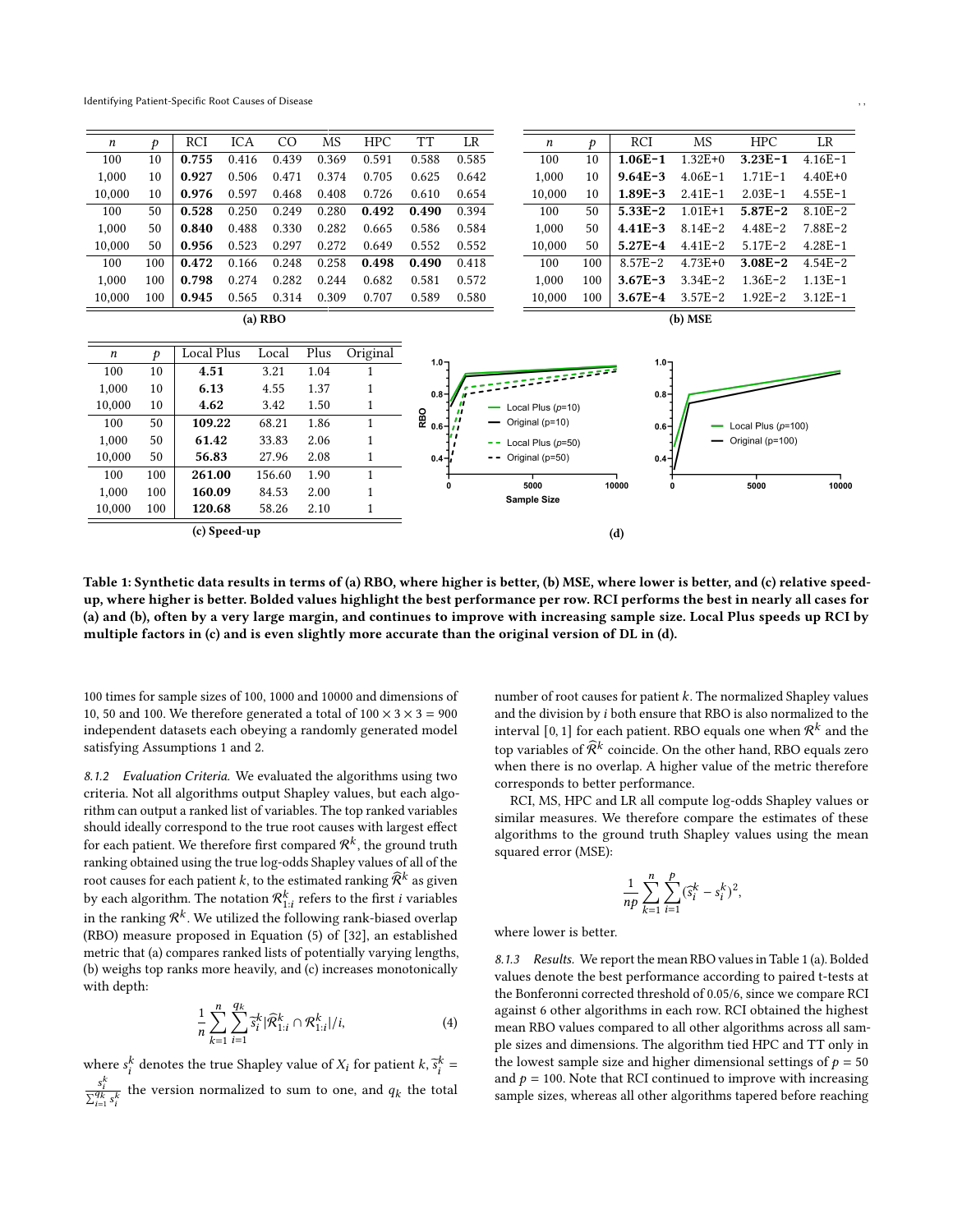perfect accuracy. RBO therefore outperformed all algorithms by at least 30% with sample size  $n = 10,000$ .

The mean MSE values in Table [1 \(b\)](#page-6-0) show similar behavior. RCI again performed the best in nearly all cases. RCI and HPC performed similarly when  $n = 100$ , but RCI quickly overtook HPC once the sample size grew larger. RCI eventually outperformed HPC by one to two orders of magnitude when  $n = 10,000$ .

We display the timing results of an ablation study with four algorithms: Local Plus, Local (or DL with FindRoot and Lines [4-](#page-4-9)[9](#page-4-10) of Algorithm [5\)](#page-4-8), Plus, and the original version of DL in Table [1 \(c\).](#page-6-0) Local Plus sped up the original version by at least a factor of 4. The speed-up grew with increasing dimensions. At  $p = 100$ , Local Plus was already at least two orders of magnitude faster than the original version, even with a sample size of only 100. We report timing results for Local Plus scaled up to  $p = 1000$  variables in Table [2](#page-9-0) of the Supplementary Materials, as promised in point (1) of Section [5.](#page-2-1) Finally, Local Plus was actually slightly more accurate than the original version across all dimension sizes (inset in Table  $1(d)$ ).

We conclude that RCI is more accurate than all existing alternatives, whether we assess performance by RBO or MSE. Local Plus also speeds up RCI by multiple factors as compared to the original version of DL while improving accuracy.

## 8.2 Real Data

We can identify patient-specific root causes with real data using prior knowledge either in the form of clinical facts or time. We use the following RBO metric to quantify performance similar to Expression [\(4\)](#page-6-1):

$$
\frac{1}{n}\sum_{k=1}^{n}\sum_{i=1}^{q_k}\frac{1}{q_k}|\widehat{\mathcal{R}}_{1:i}^k \cap \mathcal{R}_{1:i}^k|/i,
$$

where we no longer weight the score by Shapley values, since we do not have access to the true Shapley values with real data.

8.2.1 Mayo Clinic Primary Biliary Cholangitis. We first assess performance using clinical knowledge. The Mayo Clinic Primary Biliary Cholangitis (PBC) dataset contains samples of 258 patients with PBC as measured in a randomized clinical trial assessing the effects of a medication called D-penicillamine [\[6\]](#page-8-27). PBC is an autoimmune disease that causes destruction of the small bile ducts in the liver [\[8\]](#page-8-28). The disease slowly progresses, eventually causing liver cirrhosis, liver decompensation and then death. The dataset contains several continuous variables including: age, bilirubin, albumin, alkaline phosphatase, copper, cholesterol, platelets, AST and pro-thrombin time.

We want to identify the patient-specific root causes of mortality. Of the variables given, age and bilirubin cause death because older patients pass away and increased bilirubin levels cause neurotoxicity [\[19\]](#page-8-29). The other variables are likely non-ancestors of death, since intervening on these variables has not been consistently shown to decrease mortality. High bilirubin levels increase the risk of death much more than age. We therefore set the gold standard ranking as age then bilirubin, if bilirubin is less than 2 mg/dL in accordance with the classic Child-Turcotte cut-off, and bilirubin then age otherwise [\[4\]](#page-8-30).

We ran all of the algorithms on 1000 bootstrapped draws of the dataset. We report accuracy results in Figure [4 \(a\).](#page-8-31) RCI achieved the best accuracy, followed by HPC and TT. The results therefore mimic those seen with the synthetic data. Ablation studies in Figure [4 \(b\)](#page-8-31) also show that Local Plus sped up the original version of DL by around a factor of two. We conclude that RCI quickly identifies the root causes of mortality with the highest degree of accuracy in this dataset.

8.2.2 Framingham Heart Study. We can also assess performance by using time information, even if we do not know the root causes for each patient. The Framingham Heart Study (FHS) contains a longitudinal dataset of 2031 patients with three time steps of clinical variables related to the cardiovascular system: systolic blood pressure, diastolic blood pressure, heart rate, total cholesterol, BMI, glucose [\[5\]](#page-8-32). The first time step also includes age, and the third HDL and LDL.

We want to identify the patient-specific root causes of overweightness or obesity, defined as  $BMI \geq 25$ , in the first time step. Causes must precede the diagnosis in time, so the top variables for the ground truth ranking can only include the variables in the first time step. We rank the first time step variables by their z-score for each patient, since we do not know which variables have a stronger causal relation to BMI on a per-person basis.

We run all of the algorithms without time step information. We then assess how often the algorithms rank variables in the first time step in the top spots by again using the RBO metric. We report results over 1000 bootstrapped datasets in Figure [4 \(c\).](#page-8-31) RCI again achieved the highest mean RBO value, this time outperforming the other algorithms by an even wider margin. Moreover, Local Plus sped-up DL by a factor of four per Figure [4 \(d\).](#page-8-31) Both of these results are consistent with the synthetic data, where RCI continues to improve with higher sample sizes, and Local Plus completes sooner with more dimensions. We conclude that RCI and Local Plus again perform the best with the FHS dataset.

# 9 CONCLUSION

We described patient-specific root causes as variables subject to exogenous "shocks" that then predictably induce disease. In other words, the variables are associated with the predictive exogenous error terms of a structural equation model. We quantified predictivity using sample-specific Shapley values of the log-odds. This formulation allowed us to develop the RCI algorithm which recovers patient-specific Shapley values using the independent errors extracted from an SEM obeying the LiNGAM model. We then customized a critical sub-procedure of RCI in order to speed up the algorithm. Experiments highlighted the superior accuracy and speed of RCI in identifying patient-specific root causes using both synthetic and real data. See the Supplementary Materials for a discussion about limitations.

## **REFERENCES**

<span id="page-7-0"></span>[1] Constantin F Aliferis, Alexander Statnikov, Ioannis Tsamardinos, Subramani Mani, and Xenofon D Koutsoukos. 2010. Local causal and Markov blanket induction for causal discovery and feature selection for classification part I: algorithms and empirical evaluation. Journal of Machine Learning Research 11, 1 (2010).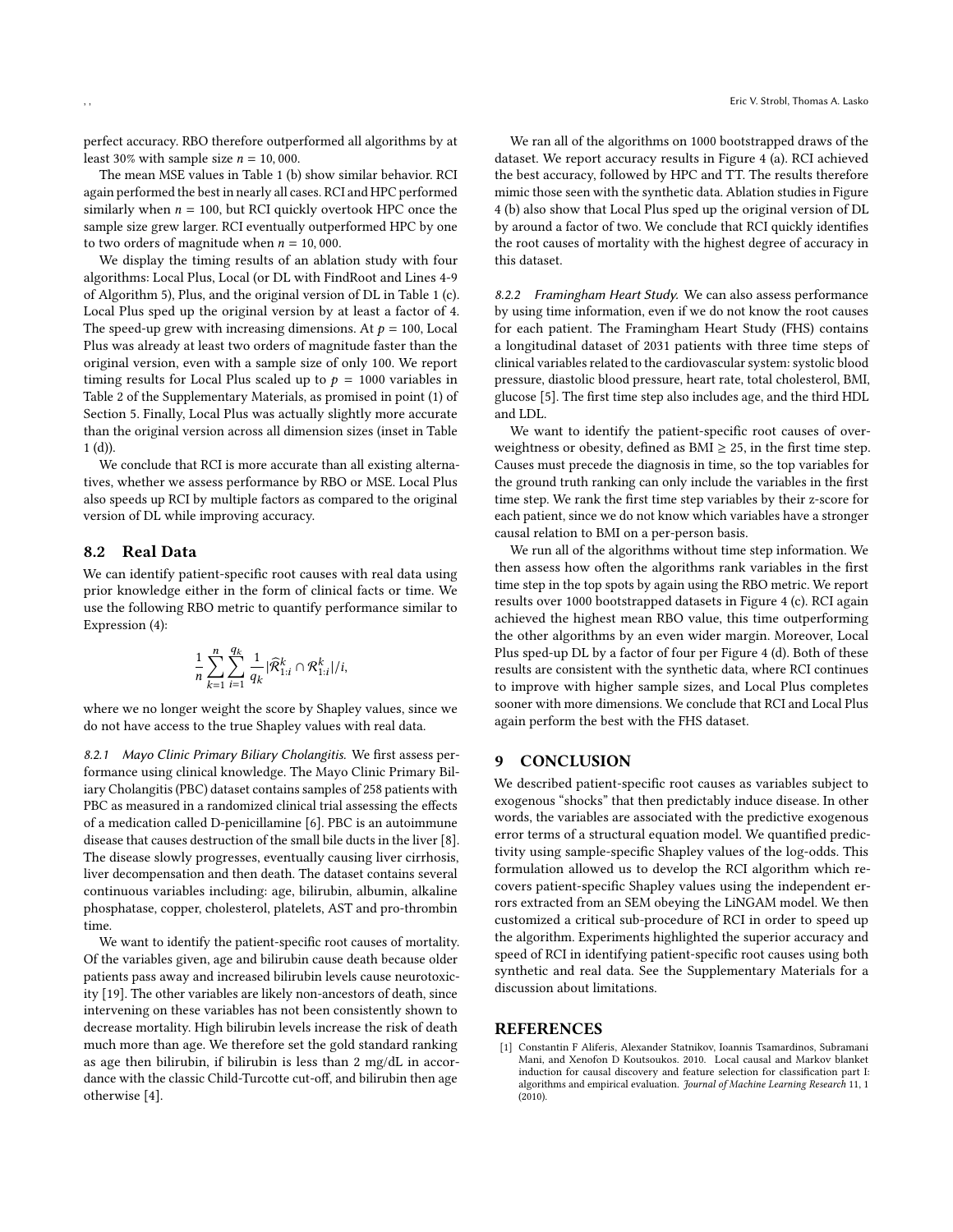<span id="page-8-31"></span>

Figure 4: Results with real data sorted from best to worst. Error bars denote 95% confidence intervals. Sub-figures (a) and (b) correspond to accuracy and timing, respectively, for PBC. Likewise for (c) and (d) for FHS. Higher is better in each case.

- <span id="page-8-0"></span>[2] Kailash Budhathoki, Dominik Janzing, Patrick Bloebaum, and Hoiyi Ng. 2021. Why did the distribution change?. In Proceedings of The 24th International Conference on Artificial Intelligence and Statistics (Proceedings of Machine Learning Research, Vol. 130), Arindam Banerjee and Kenji Fukumizu (Eds.). PMLR, 1666– 1674.<https://proceedings.mlr.press/v130/budhathoki21a.html>
- <span id="page-8-17"></span>Zhengping Che, David Kale, Wenzhe Li, Mohammad Taha Bahadori, and Yan Liu. 2015. Deep computational phenotyping. In Proceedings of the 21th ACM SIGKDD International Conference on Knowledge Discovery and Data Mining. 507–516.
- <span id="page-8-30"></span>[4] Charles Gardner Child. 1964. Surgery and portal hypertension. The Liver and Portal Hypertension (1964), 50–52.
- <span id="page-8-32"></span>[5] Thomas R Dawber, Gilcin F Meadors, and Felix E Moore Jr. 1951. Epidemiological approaches to heart disease: the Framingham Study. American Journal of Public Health and the Nations Health 41, 3 (1951), 279–286. [https://biolincc.nhlbi.nih.](https://biolincc.nhlbi.nih.gov/studies/framcohort/) [gov/studies/framcohort/](https://biolincc.nhlbi.nih.gov/studies/framcohort/)
- <span id="page-8-27"></span>[6] Thomas R Fleming and David P Harrington. 2011. Counting Processes and Survival Analysis. Vol. 169. John Wiley & Sons. [https://stat.ethz.ch/R-manual/R-devel/](https://stat.ethz.ch/R-manual/R-devel/library/survival/html/pbc.html) [library/survival/html/pbc.html](https://stat.ethz.ch/R-manual/R-devel/library/survival/html/pbc.html)
- <span id="page-8-1"></span>Asish Ghoshal, Kevin Bello, and Jean Honorio. 2019. Direct Learning with Guarantees of the Difference DAG Between Structural Equation Models. arXiv preprint arXiv:1906.12024 (2019).
- <span id="page-8-28"></span>[8] Gideon M Hirschfield and M Eric Gershwin. 2013. The immunobiology and pathophysiology of primary biliary cirrhosis. Annual Review of Pathology: Mechanisms of Disease 8 (2013), 303–330.
- <span id="page-8-13"></span>[9] Joyce C Ho, Joydeep Ghosh, and Jimeng Sun. 2014. Marble: high-throughput phenotyping from electronic health records via sparse nonnegative tensor factorization. In Proceedings of the 20th ACM SIGKDD international conference on Knowledge discovery and data mining. 115–124.
- <span id="page-8-2"></span>[10] Biwei Huang, Kun Zhang, Jiji Zhang, Joseph D Ramsey, Ruben Sanchez-Romero, Clark Glymour, and Bernhard Schölkopf. 2020. Causal Discovery from Heterogeneous/Nonstationary Data. J. Mach. Learn. Res. 21, 89 (2020), 1–53.
- <span id="page-8-11"></span>[11] Aapo Hyvärinen and Stephen M Smith. 2013. Pairwise likelihood ratios for estimation of non-Gaussian structural equation models. Journal of Machine Learning Research 14, Jan (2013), 111–152.
- <span id="page-8-5"></span>[12] Dominik Janzing, Kailash Budhathoki, Lenon Minorics, and Patrick Blöbaum. 2019. Causal structure based root cause analysis of outliers. arXiv preprint arXiv:1912.02724 (2019).
- <span id="page-8-18"></span>[13] David Kale, Zhengping Che, Yan Liu, and Randall Wetzel. 2014. Computational discovery of physiomes in critically ill children using deep learning. In DMMI Workshop, AMIA, Vol. 2014.
- <span id="page-8-20"></span>[14] David C Kale, Zhengping Che, Mohammad Taha Bahadori, Wenzhe Li, Yan Liu, and Randall Wetzel. 2015. Causal phenotype discovery via deep networks. In AMIA Annual Symposium Proceedings, Vol. 2015. American Medical Informatics Association, 677.
- <span id="page-8-19"></span>[15] Thomas A Lasko, Joshua C Denny, and Mia A Levy. 2013. Computational phenotype discovery using unsupervised feature learning over noisy, sparse, and irregular clinical data. PloS one 8, 6 (2013), e66341.
- <span id="page-8-12"></span>[16] Thomas A Lasko and Diego A Mesa. 2019. Computational Phenotype Discovery via Probabilistic Independence. KDD Workshop on Applied Data Science for Healthcare (2019).
- <span id="page-8-33"></span>[17] Steffen L Lauritzen, A Philip Dawid, Birgitte N Larsen, and H-G Leimer. 1990. Independence properties of directed Markov fields. Networks 20, 5 (1990), 491– 505.
- <span id="page-8-7"></span>[18] Keith R Loeb and Lawrence A Loeb. 2000. Significance of multiple mutations in cancer. Carcinogenesis 21, 3 (2000), 379–385.
- <span id="page-8-29"></span>[19] Jorge A López-Velázquez, Norberto C Chávez-Tapia, Guadalupe Ponciano-Rodríguez, Vicente Sánchez-Valle, Stephen H Caldwell, Misael Uribe, and Nahum Méndez-Sánchez. 2014. Bilirubin alone as a biomarker for short-term mortality in acute-on-chronic liver failure: an important prognostic indicator. Annals of Hepatology 13, 1 (2014), 98–104.
- <span id="page-8-8"></span>[20] Scott M Lundberg and Su-In Lee. 2017. A unified approach to interpreting model predictions. In Proceedings of the 31st International Conference on Neural Information Processing Systems. 4768–4777.
- <span id="page-8-15"></span>[21] Benjamin M Marlin, David C Kale, Robinder G Khemani, and Randall C Wetzel. 2012. Unsupervised pattern discovery in electronic health care data using probabilistic clustering models. In Proceedings of the 2nd ACM SIGHIT international health informatics symposium. 389–398.
- <span id="page-8-3"></span>[22] Joris M Mooij, Sara Magliacane, and Tom Claassen. 2020. Joint Causal Inference from Multiple Contexts. Journal of Machine Learning Research 21 (2020), 1-108.
- <span id="page-8-21"></span>[23] Judea Pearl. 1988. Probabilistic Reasoning in Intelligent Systems: Networks of Plausible Inference. Morgan kaufmann.
- <span id="page-8-25"></span>[24] Alexander Reisach, Christof Seiler, and Sebastian Weichwald. 2021. Beware of the Simulated DAG! Causal Discovery Benchmarks May Be Easy to Game. Advances in Neural Information Processing Systems 34 (2021).
- <span id="page-8-16"></span>[25] Peter Schulam, Fredrick Wigley, and Suchi Saria. 2015. Clustering longitudinal clinical marker trajectories from electronic health data: Applications to phenotyping and endotype discovery. In Proceedings of the AAAI Conference on Artificial Intelligence, Vol. 29.
- <span id="page-8-6"></span>[26] Shohei Shimizu, Patrik O Hoyer, Aapo Hyvärinen, Antti Kerminen, and Michael Jordan. 2006. A linear non-Gaussian acyclic model for causal discovery. 7, 10  $(2006)$
- <span id="page-8-10"></span>[27] Shohei Shimizu, Takanori Inazumi, Yasuhiro Sogawa, Aapo Hyvärinen, Yoshinobu Kawahara, Takashi Washio, Patrik O Hoyer, and Kenneth Bollen. 2011. DirectLiNGAM: A direct method for learning a linear non-Gaussian structural equation model. The Journal of Machine Learning Research 12 (2011), 1225–1248.
- <span id="page-8-22"></span>[28] Peter Spirtes, Clark N Glymour, Richard Scheines, and David Heckerman. 2000. Causation, Prediction, and Search. MIT press.
- <span id="page-8-23"></span>[29] Alexander Statnikov, Jan Lemeir, and Constantin F Aliferis. 2013. Algorithms for discovery of multiple Markov boundaries. The Journal of Machine Learning Research 14, 1 (2013), 499–566.
- <span id="page-8-9"></span>[30] Erik Štrumbelj and Igor Kononenko. 2014. Explaining prediction models and individual predictions with feature contributions. Knowledge and Information Systems 41, 3 (2014), 647–665.
- <span id="page-8-4"></span>[31] Y Wang, C Squires, A Belyaeva, and C Uhler. 2018. Direct estimation of differences in causal graphs. Advances in Neural Information Processing Systems 31 (2018).
- <span id="page-8-26"></span>[32] William Webber, Alistair Moffat, and Justin Zobel. 2010. A similarity measure for indefinite rankings. ACM Transactions on Information Systems (TOIS) 28, 4 (2010), 1–38.
- <span id="page-8-14"></span>[33] Jiayu Zhou, Fei Wang, Jianying Hu, and Jieping Ye. 2014. From micro to macro: data driven phenotyping by densification of longitudinal electronic medical records. In Proceedings of the 20th ACM SIGKDD international conference on Knowledge discovery and data mining. 135–144.
- <span id="page-8-24"></span>[34] Hui Zou. 2006. The adaptive lasso and its oracle properties. Journal of the American statistical association 101, 476 (2006), 1418–1429.